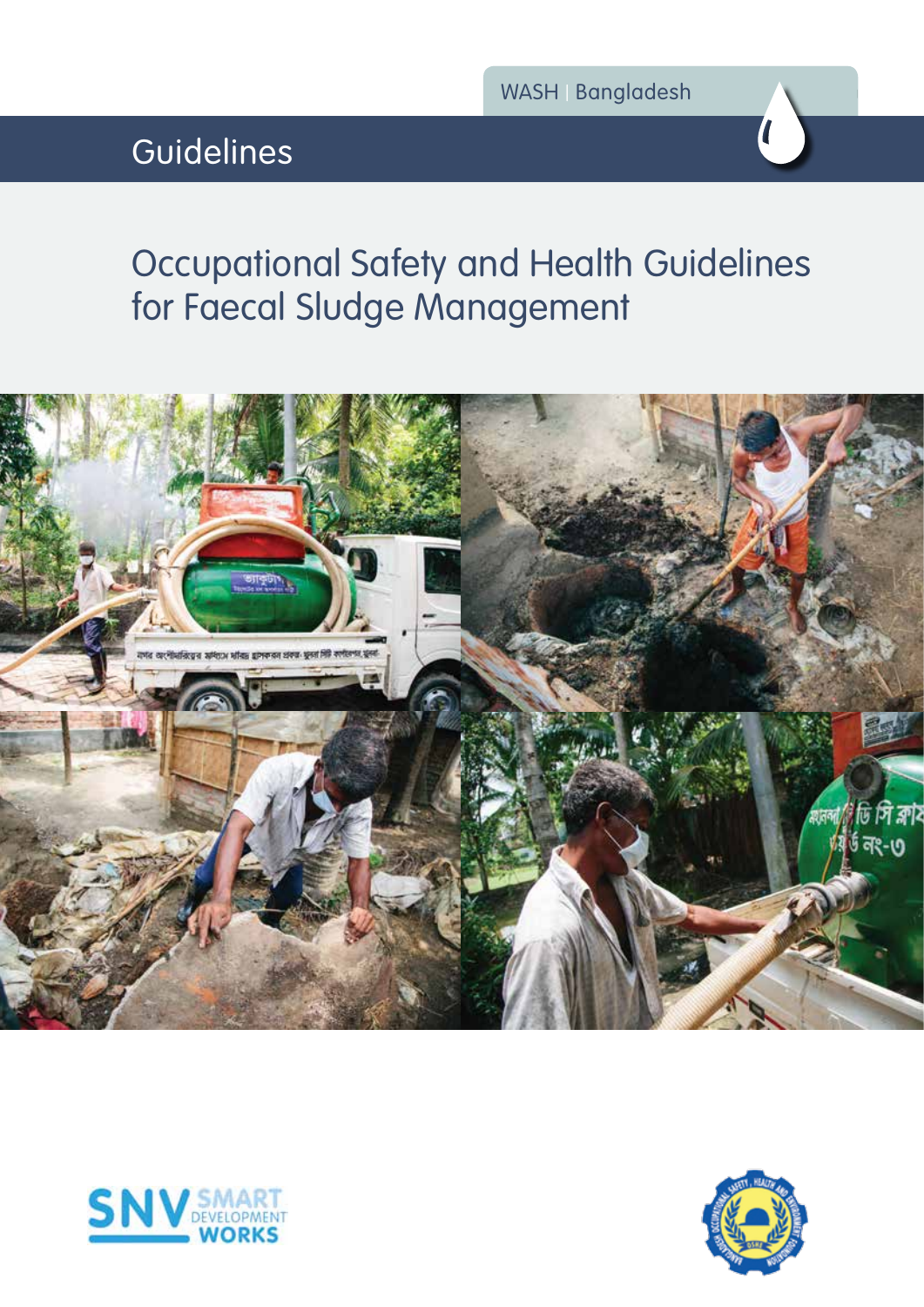### Prepared by: BANGLADESH OCCUPATIONAL SAFETY, HEALTH AND ENVIRONMENT FOUNDATION www.oshebd.org

### Demonstration of Pro-poor Market-based Solutions for Faecal Sludge Management in Urban Centres of Southern Bangladesh

Project partners:



Published: September 2015, Khulna, Bangladesh

Authors:

AR Chowdhury Repon, Executive Director, OSHE Foundation

Omar Faruq, Programme Manager, OSHE Foundation

Rowshan Mamtaz, Professor, Department of Civil Engineering, Bangladesh University of Engineering and Technology

Contributors:

Reza Iftekhar Patwary, WaSH Business Advisor, SNV Netherlands Development Organisation

Shahidul Islam, Governance Advisor, SNV Netherlands Development Organisation

Rajeev Munankami, Team Leader - FSM Programme, SNV Netherlands Development Organisation

David Robbins, Fecal Sludge Management Expert

ISBN: 978-984-33-9859-8

#### Disclaimer

The views expressed in this report are those of the authors and do not necessarily reflect the views of SNV Netherlands Development Organisation.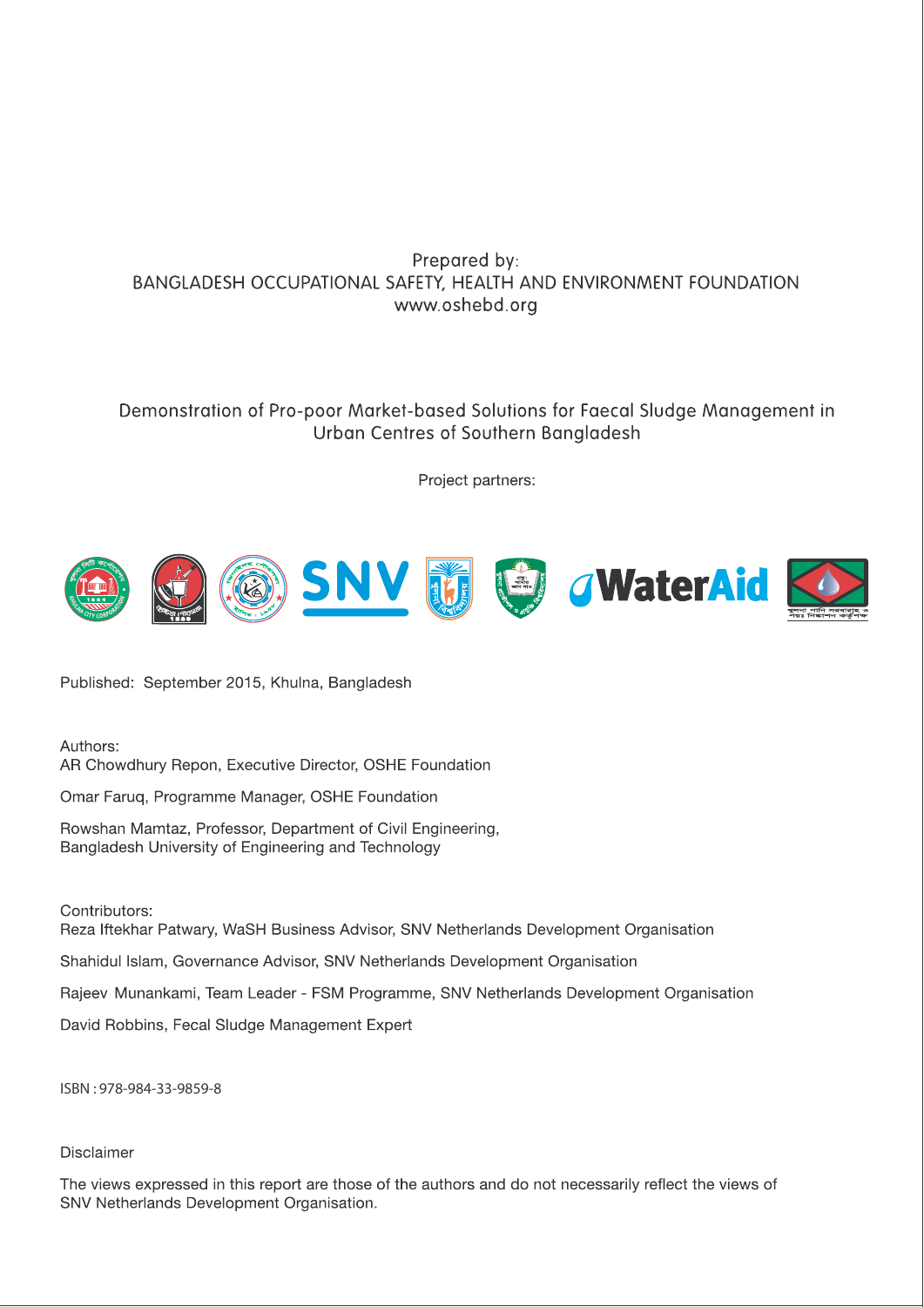## About this document

Demonstration of Pro-poor Market-based Solutions for Faecal Sludge Management in Urban Areas of Southern Bangladesh is a project implemented by SNV Netherlands Development Organisation in partnership with Khulna City Corporation, Jhenaidah and Kushtia Paurashavas. Improvement of working conditions in sludge emptying and transportation is identified as a major area of action under the project. In line with this commitment, the initiative has been taken to develop a guideline on OHS for workers involved in FSM. This guideline aims to minimise the risks involved in septic tank/pit emptying, transportation and disposal of faecal sludge to the greatest extent possible. This document explores the issues involved in handling sludge, providing guidance for the protection of workers and the environment, and consolidates knowledge and best practice in this area with regard to limiting disease transmission and contamination.

#### **Objectives**

- 1. To identify health- and environment-friendly FSM practices and procedures;
- 2. To consider legal and policy directions in OHS practices;
- 3. To promote a culture of safety amongst FSM stakeholders;
- 4. To enhance knowledge sharing on OHS-friendly FSM practices;
- 5. To promote institutional accountability on OHS in FSM;
- 6. To initiate local- and national-level advocacy to achieve institutionalisation of OHS guidelines for FSM;
- 7. To influence policy makers to adopt modern technology to enable health- and environmentfriendly FSM.

This guideline should be considered a 'living document' and will be updated based on the learning and experience gained through project implementation. Initially this guideline will be shared with local government representatives in the project area (Khulna City Corporation, Jhenaidah and Kushtia Paurashavas), as well as relevant policy makers in order to advocate for safety in FSM nation wide.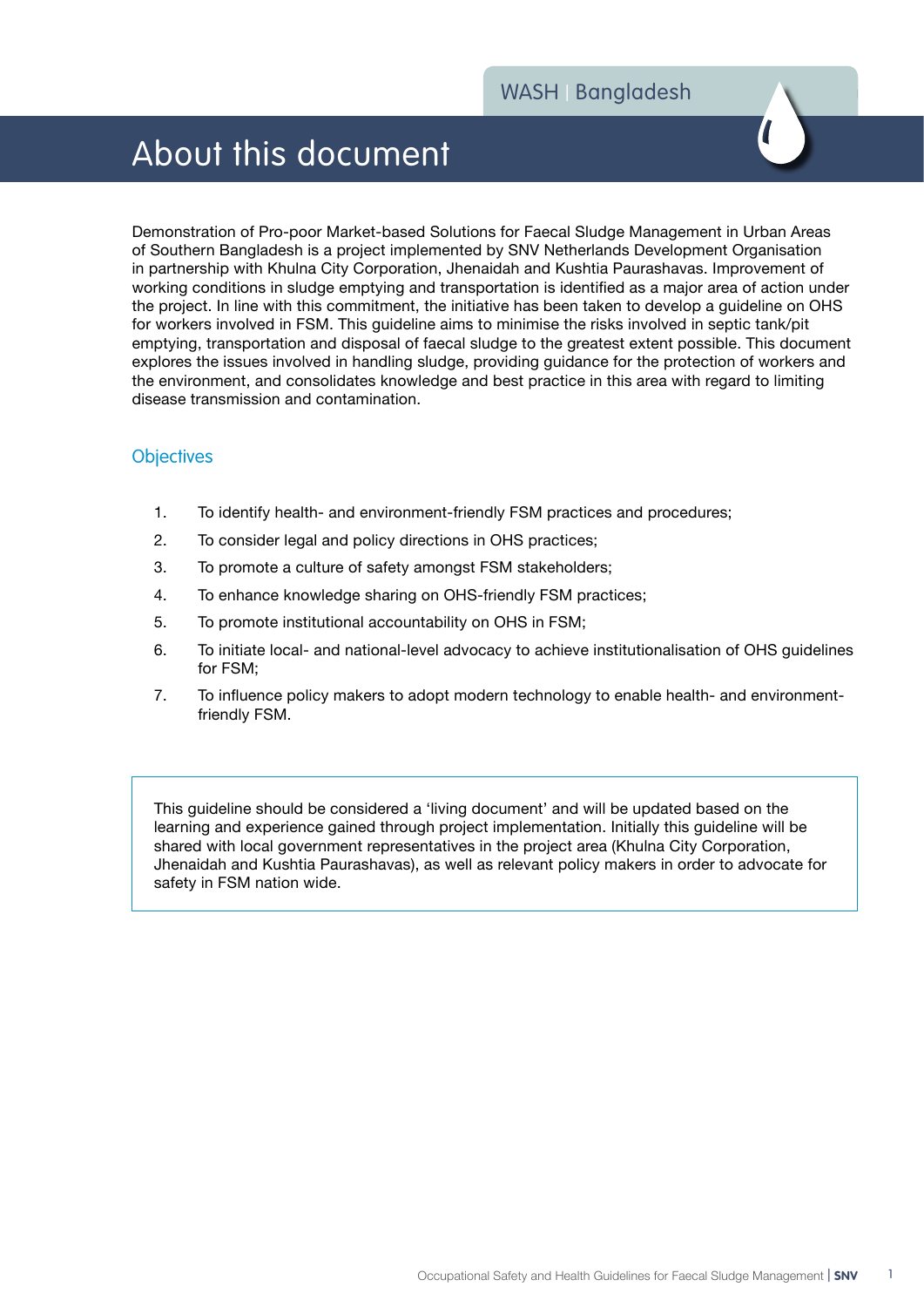### Background

The primary purpose of sanitation is to prevent the transmission of faecal-borne disease and reduce the risk of environmental contamination. Bangladesh has achieved praiseworthy advances in the sanitation sector, shifting from open defecation to fixed-point defecation. These improvements in the nation's sanitation system (mostly via on-site technologies such as septic tanks, pit latrines, etc.) and related behaviours have created a new challenge in Faecal Sludge Management (FSM). In rapidly growing and densely populated cities and towns, proper management of faecal sludge should be an essential component of policy and planning in order to achieve the goal of total sanitation.

The Sanitation Service Chain (Fig. 1) shows how faecal sludge moves through the sanitation system. The predominance of septic tanks and pits means that pit or tank emptying is required at regular intervals. During emptying, transportation and disposal operations, there remains a high risk of contamination of household environments, public areas and transportation routes, as well as risks to workers' health unless these operations are conducted carefully, properly and hygienically. In Bangladesh faecal sludge management is generally provided by individuals or informal private sector operators in an unplanned, unsystematic, unhygienic and poorly regulated way. A few government offices, such as hospitals, police stations, City Corporation offices and Municipalities/Paurashava have permanent emptiers who are responsible for pit/tank emptying, transportation and disposal of faecal sludge. The emptying, transport and disposal steps of the sanitation service chain are generally conducted by informal workers, with this part of the sanitation sector historically dominated by lowcaste (primarily Dalit, or 'untouchable') Hindus, commonly known as 'horijon' or 'sweepers'.



Water supply and sanitation, including FSM, is given highest priority at both national and local levels. The National Drinking Water Supply and Sanitation Policy emphasises that "Sanitation means excreta and sludge disposal, drainage and solid waste management", and the National Strategy for Water Supply and Sanitation 2014 endorsed by the Government of Bangladesh addresses FSM as a strategic intervention.<sup>1</sup> Despite this recognition, FSM is often neglected by policy makers.

<sup>1.</sup> 1. Give priority to the management of fecal sludge from septic tanks and pit latrines such that all sludge are collected, transported, treated and disposed safely in an environmental friendly manner.

<sup>2.</sup> Develop innovative technologies appropriate to local conditions for collection, treatment and safe disposal of fecal sludge.

<sup>3.</sup> Allocate land at suitable locations (by LGIs) for fecal sludge treatment and disposal for all urban areas and upazilla headquarters.

<sup>4.</sup> Build fecal sludge management and regulation capacities of LGIs.

<sup>5.</sup> Emphasis on action research and demonstration projects for recycling fecal sludge, such as composting for use as fertilizer thus recycling nutrients back to nature, and generation of biogas."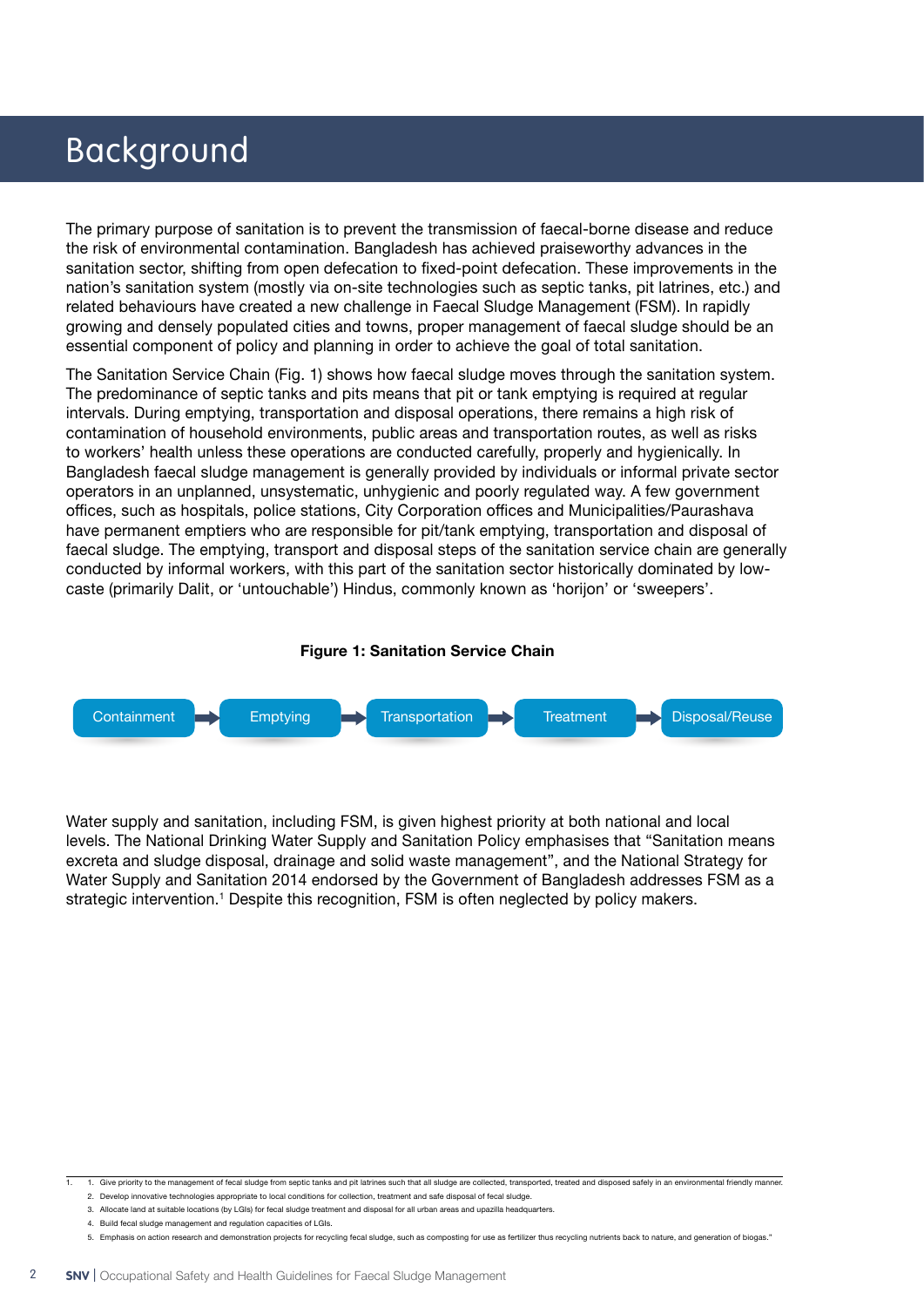#### Situation analysis: OHS issues related to FSM

There is a clear legal and social obligation to create favorable and healthy environment for workers engaged in FSM. However, despite occupational health and safety (OHS) being a key indicator in the maintenance of labor standards and the Bangladesh Labor Act 2006 specifically citing the responsibility of bodies including government departments and the private sector in ensuring OHS, the health and safety of workers involved in FSM remains broadly ignored and water and sanitation campaigns have failed to sufficiently address OHS for workers in the Sanitation Service Chain from a rights perspective.

Faecal sludge contains infectious organisms contained by human faeces. These organisms can survive outside the human body for a limited period. Pathogenic bacteria die off within a few weeks, while the eggs of parasitic worms can survive years in the environment (high persistence). Fresh faecal sludge from public toilets contains the highest quantity of infectious organisms. However, sludge from septic tanks also contains bacteria from fresh excreta and a large number of viable worm eggs.

Faecal sludge needs to be considered as a very dangerous substance and therefore requires careful handling. The health of emptiers can be affected by direct contact with faeces and associated pathogens, as well as by the gas generated in the septic tank or pit. Despite having some awareness of the dangers associated with their work, the bulk of emptiers in Bangladesh work without personal protective equipment such as gloves, masks or boots and do not take safety precautions while emptying tanks/pits. Most emptiers work at night to avoid objections from neighbors, while many also drink locally produced alcohol while working, both factors which may further enhance the chances of injury and accidents.

#### Moral and legal obligations of local government bodies

- a) To take necessary action in line with the Health and Safety Guidelines in the Bangladesh Labor Act 2006, National Occupational Health and Safety Policy 2013 and related international conventions ratified by the Government of Bangladesh;
- b) To identify risks to OHS in FSM;
- c) To organise awareness-raising sessions on OHS in FSM for emptiers in both the formal and informal sector;
- d) To organise training courses on proper technology, environmentally friendly emptying, transportation and disposal procedures and use of appropriate protective equipment;
- e) To ensure the highest safety levels in chemical use and other risk factors related to faecal sludge emptying and transportation;
- f) To keep records of occupational accidents, including number of casualties, status of compensation claims and related legal proceedings;
- g) To develop a pool of experts and trainers on OHS in FSM;
- h) To identify the occupational disease experts in local hospitals and medical colleges and develop institutional linkages with them to ensure access to emergency medical support;
- i) To include OHS Issues in the agenda of local government authorities (City Corporations and Paurashavas).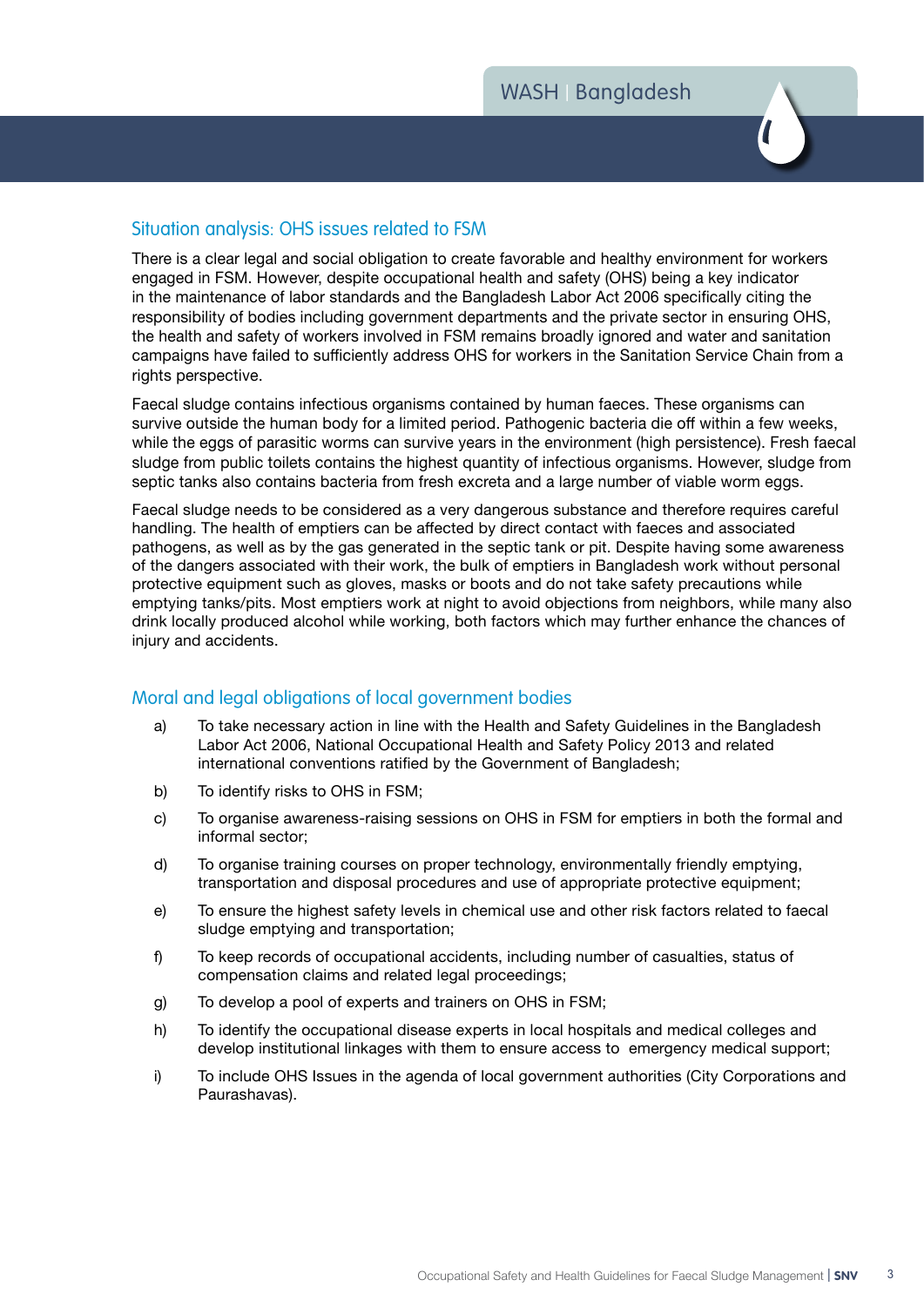# Stakeholder roles and responsibilities

#### Suggested measures to be taken by local government bodies

- a) To develop a database with the full address and family information of all emptiers both (manually and mechanised);
- b) To issue ID cards to all emptiers living in City Corporation/Paurashava areas;
- c) To organize training sessions on safe empting and transportation;
- d) To provide free Personal Protection Equipment to emptiers;
- e) To develop short-term, mid-term and long-term plans to mechanise FSM in order to minimize OHS and environmental risks;
- f) To develop mechanisms for establishing service recipients' responsibility for OHS to emptiers. (City Corporations/Paurashavas can mention this condition related to service recipient's responsibility for OHS in a letter in response to requests for emptying);
- g) To publish a handbook on safety guidelines in Bangla for emptiers;
- h) To establish a safety committee in each City Corporation/Paurashava in line with the Bangladesh Labor Act 2006;
- i) To maintain a safety board in the Conservancy Unit of the City Corporation/Paurashava in accordance with the Bangladesh Labor Act 2006;
- j) To develop compensation mechanisms for victims of FSM-related occupational illness or injury in line with national standards as set out in the Bangladesh Labor Act 2006;
- k) To institutionalise scope and opportunity for government-NGO collaboration in effective FSM;
- l) To implement mechanisms under the leadership of the City Corporation/Paurashava Conservancy Unit monitoring use of Personal Protection Equipment and discharge of sludge in approved locations;
- m) To ensure availability of free healthcare service for emptiers and their family members at clinics/hospitals administered by the City Corporation/Paurashava, or to develop partnerships with NGO-run clinics to provide these services;
- n) To introduce awards for best practice in use of Personal Protection Equipment by emptiers in conjunction with World Day of Safety and Health at Work (28 April) $^2$ ;
- o) To introduce insurance policies for emptiers to safeguard against workplace accident, injury or death.

2. Observance of World Day of Safety and Health at Work by the Government of Bangladesh is required under the National OHS Policy 2013.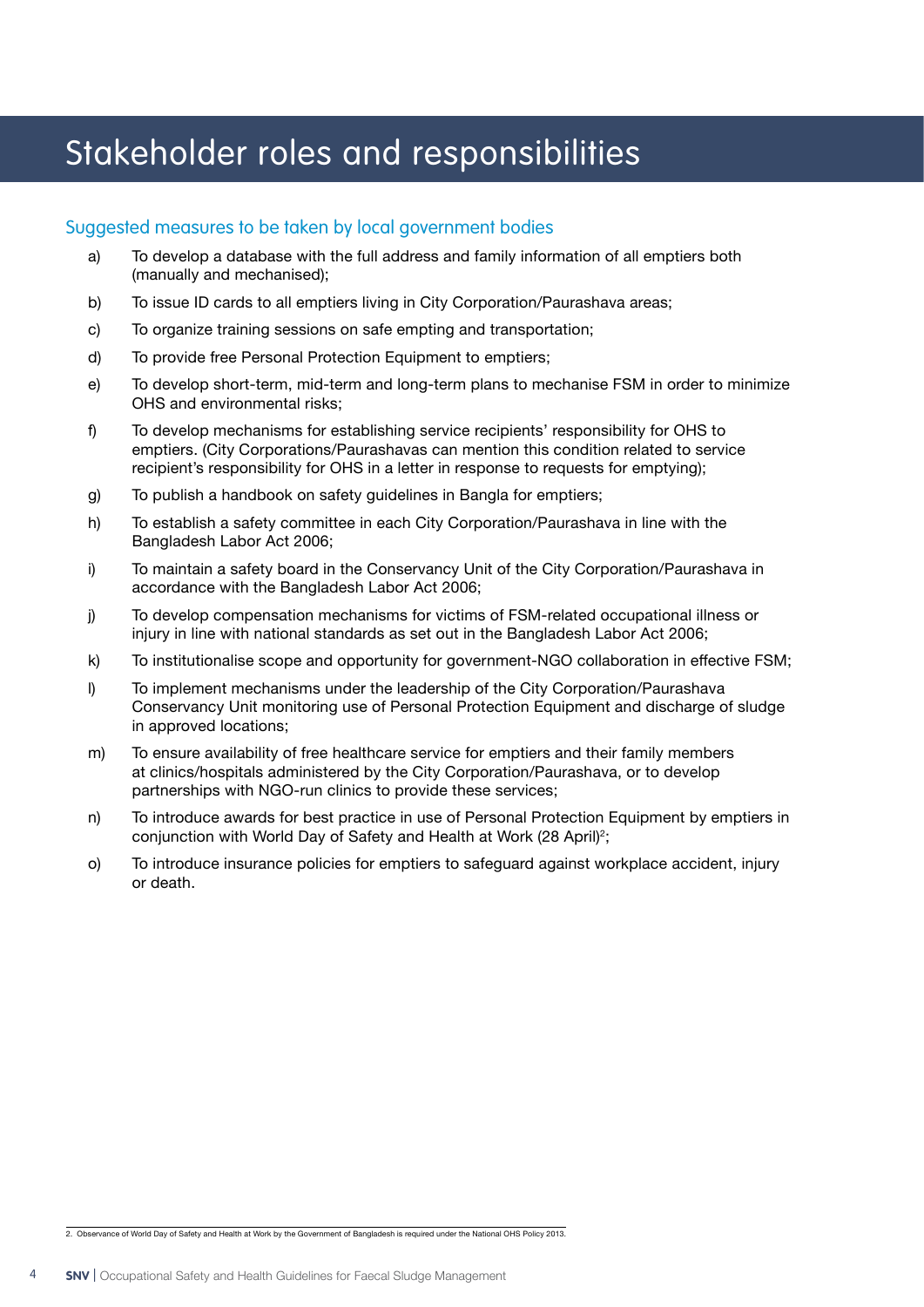### **Role of workers engaged in emptying and transportation**

Workers engaged in emptying and transportation should be made aware of personal safety and health issues. Workers should be encouraged to undertake regular health checks and to always use Personal Protection Equipment (PPE). Workers should be aware of the health impacts of alcohol consumption, and especially the role of alcohol in workplace accidents. (A general guideline for safety measures is included in Annexes 1 and 2). Sludge discharge into the local environment should be prohibited and workers made aware of its environmental and health impacts.

#### Responsibilities of service recipients

- a) To ensure presence of the head of household or their representative during emptying;
- b) Not to pressure emptiers to enter the bottom part of tanks to collect solid sludge;
- c) To practice the emptying twice a year (every six months) or at least once per year as required by the Bangladesh National Building Code;
- d) To teach family members about proper toilet use, with the key message that solid waste should not be disposed of in the toilet;
- e) To take responsibility to ensure emergency healthcare in the case of any accident during emptying;
- f) To ensure sludge is disposed of in a designated location selected by the City Corporation/ Paurashava.

#### Role of NGOs and Civil Society Organisations

- a) NGO initiatives for modernising FSM should be run in partnership with City Corporations/ Paurashavas, so that NGOs/INGOs can play complementary role;
- b) Experience from the Community Development Committee established under the UNDPsupported Urban Partnerships for Poverty Reduction (UPPR) project in Khulna should be considered to ensure sustainability following conclusion of the project; Civil society initiatives involving local community should be promoted to encourage community ownership in FSM;
- c) NGOs/INGOs should identify sustainability options, including OHS options, n consultation with community and local government bodies at the end of relevant projects.

#### Roles of Other Government of Bangladesh agencies

- a) The Ministry of Environment and Forests may initiate amendments to relevant laws to include environmental pollution by open dumping of faecal sludge as a violation of environmental laws and introduce appropriate punishments;
- b) The jurisdiction of Mobile Courts administered by an Executive Magistrate should include the open dumping of sludge creating harm to public health as punishable act.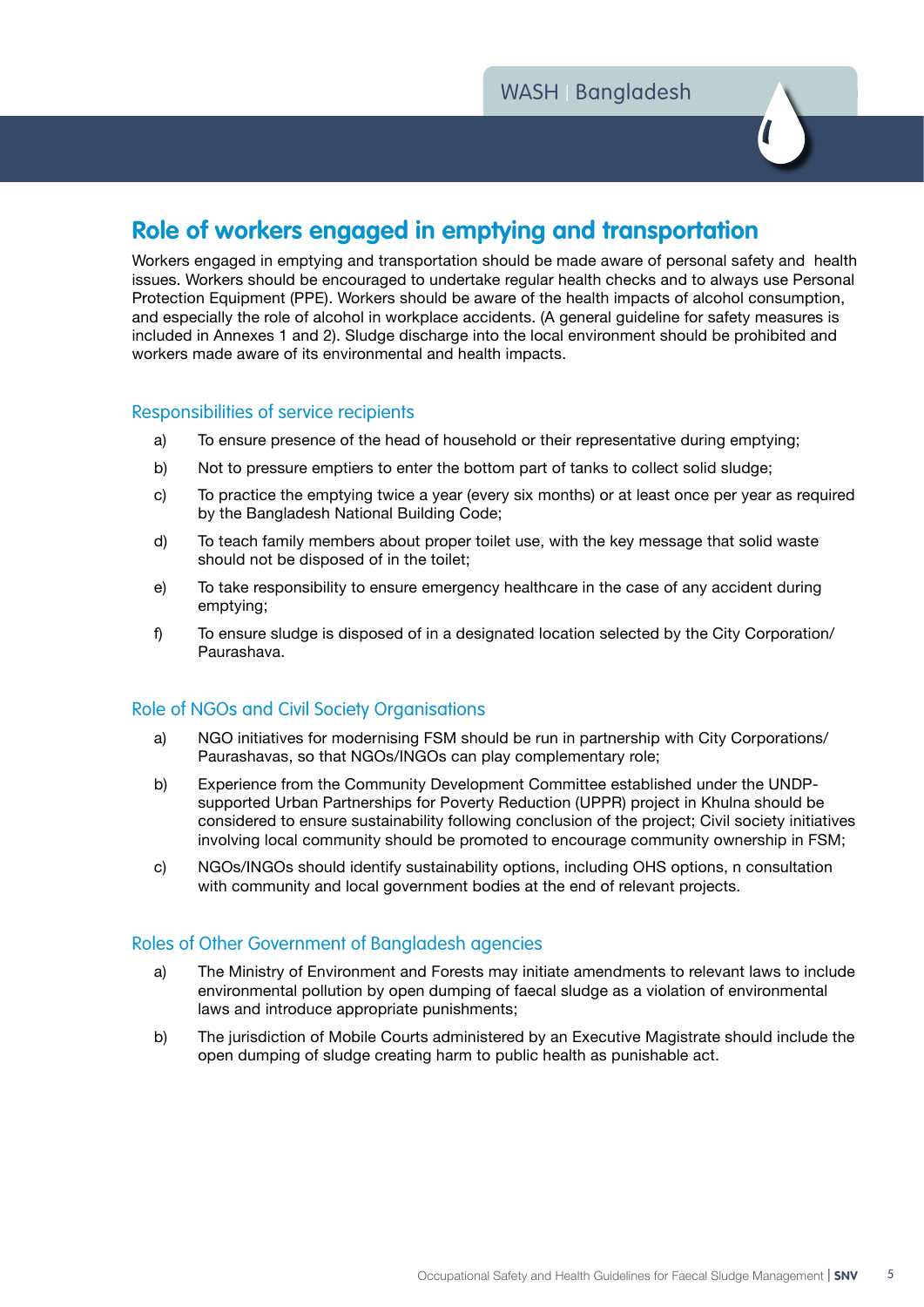#### Ministry of Health and Family Welfare

- a) The Ministry of Health and Family Welfare should take necessary action to have specialised doctors on Occupational Safety and Health in Government hospitals and medical colleges in divisional cities;
- b) A primary healthcare facility, including family planning support, should be established in emptiers' residential areas in divisional cities;
- c) The Occupational Health and Safety Department under the National Institute of Preventive and Social Medicine (NIPSOM) should undertake research work on OHS in FSM. The Ministry can direct NIPSOM on this.

#### Ministry of Social Welfare

- a) The Ministry of Social Welfare should ensure the disbursement of money allotted for Dalits and Horijon (including sludge emptiers) under the national budget and initiate income-generating activities in emptiers' residential areas to assisting in ensuring livelihood security;
- b) Elderly male emptiers and their wives should be included as beneficiaries of monthly old-age pensions as per Government of Bangladesh regulations.

#### Ministry of Housing and Public Works, City Corporations and Paurashavas

- a) The Ministry of Housing and Public Works, City Corporations and Paurashavas should give emptiers legal rights to land and accommodation , removig the threat of eviction by local administrations;
- b) Emptiers' residences provided by government authorities should be repaired and maintained appropriately to ensure a safe living environment;
- c) Low-cost housing for emptiers should be developed.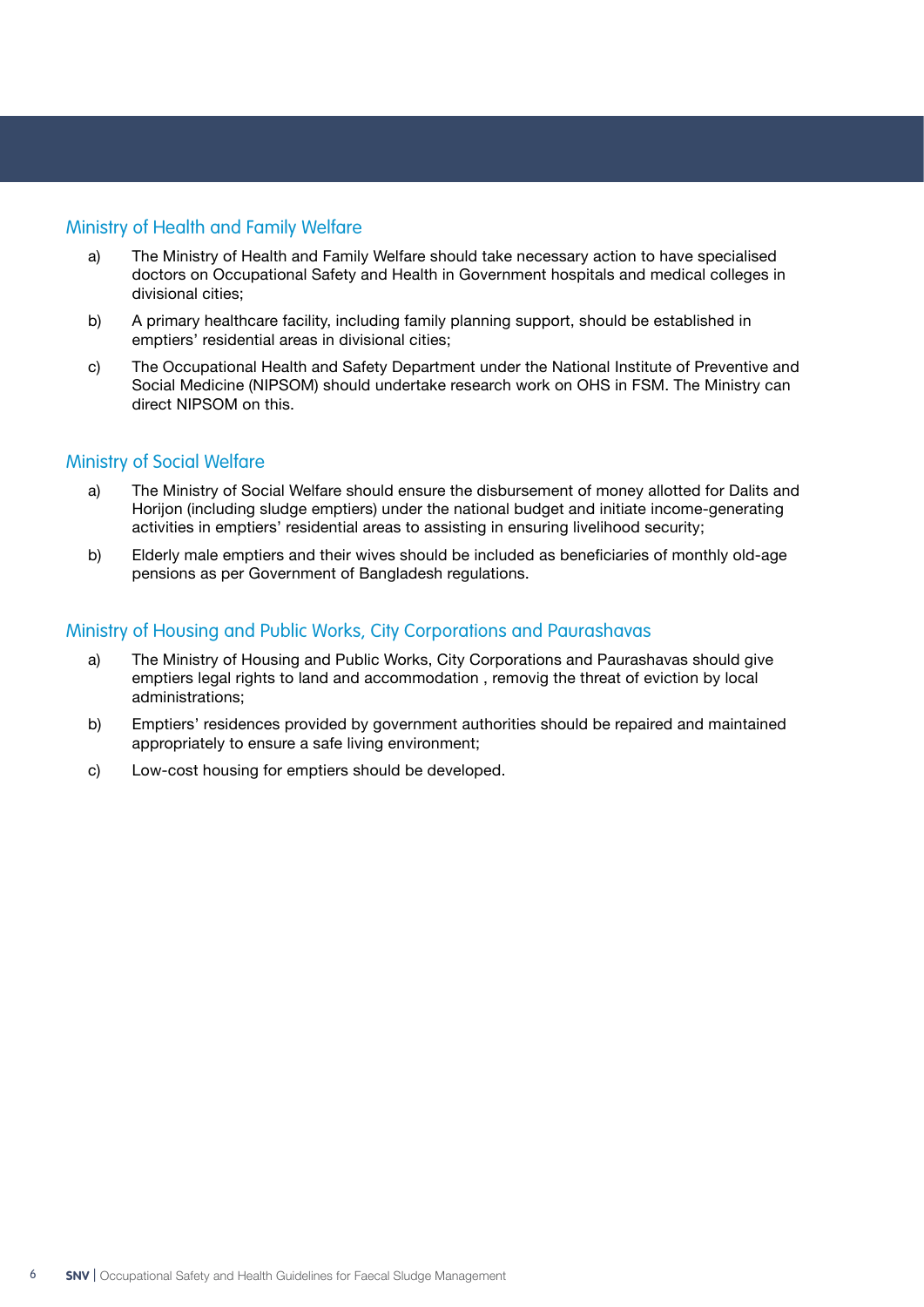### Annex 1



### General Guidelines related to OHS for Manual Emptying

- a) Analyze OHS risks during a pre-operation visit to the emptying site;
- b) Wear appropriate clothing, including Personal Protection Equipment;
- c) Examine suitability of equipment to be used for emptying and transportation;
- d) Check the leaking points of pipe, if any;
- e) Ensure sufficient lighting;
- f) Arrange a first aid kit;
- g) Arrange water bottles;
- h) Avoid drinking alcohol;
- i) Ensure the use of Personal Protection Equipment during emptying and transportation;
- j) Locate the on-site sanitation system the sludge is to be removed from;
- k) Determine the accessibility of the system once it is located;
- l) Be careful when opening tank covers or manhole using hands;
- m) Entering the tank should be avoided but if necessary give certain time for the gases to flow out and ladders should be used when needed;
- n) Close and secure the system once sludge removal is completed;
- o) Clean up appropriately on completion to ensure personal hygiene; bathe using soap.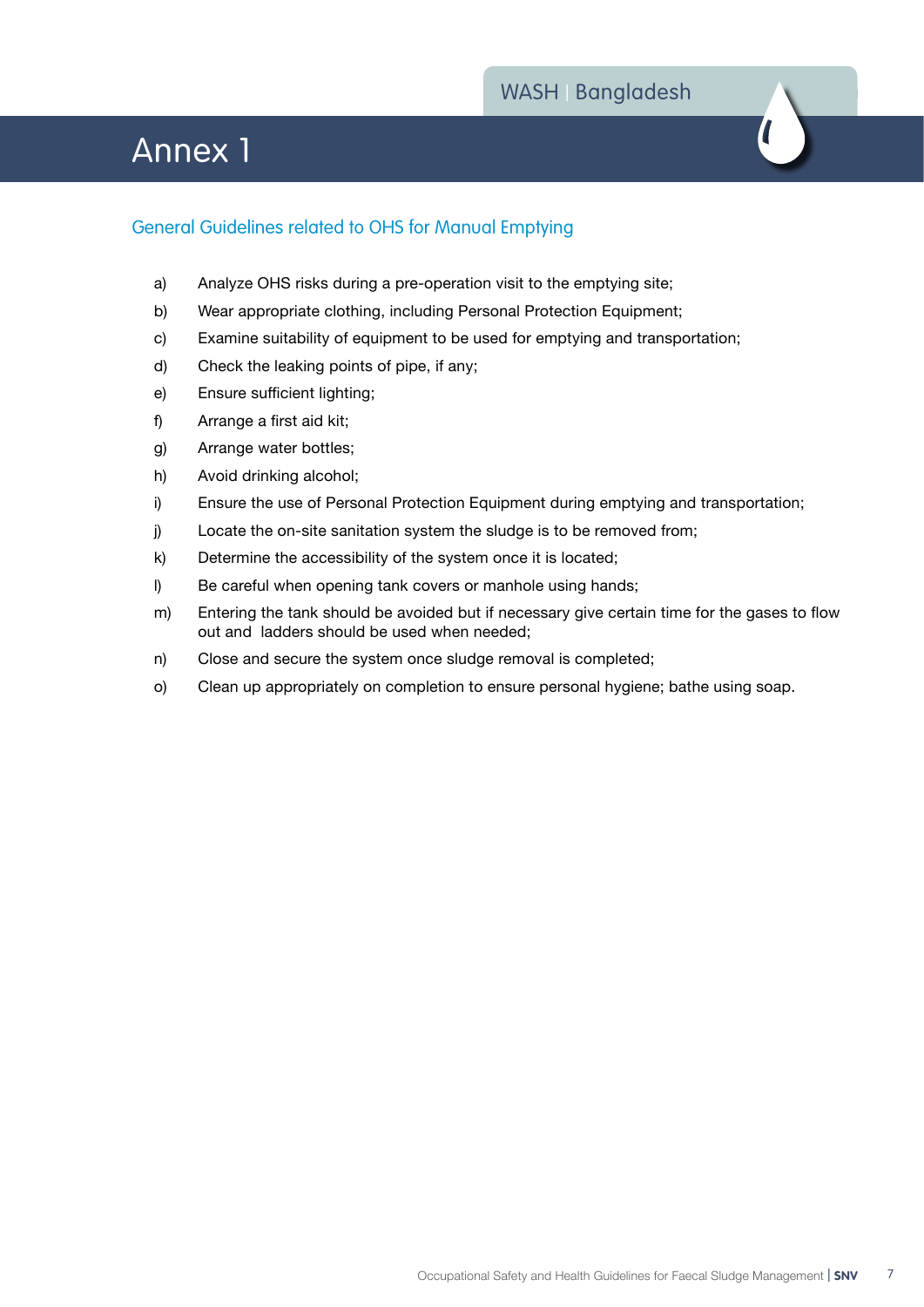# Annex 2

#### General guideline for mechanised emptying and transportation

Vacutugunits for sludge removal are complex mechanical systems that must be operated correctly, both to accomplish sludge removal and protect the equipment and health of the service providers. The following steps are recommended for the operation of vacuum trucks:

- a) Park the truck as close to the system as possible. The maximum distance is determined by the length of hose and elevation rise from the bottom of the pit or septic tank to the vacuum truck tank inlet. This should typically be no more than 25 metres in linear distance and 4 metres in elevation gain.
- b) Further distances or elevation differences may require intermediate pumps.
- c) Inform the occupant of the pending service and note any concerns or issues.
- d) Clearing the area of people and inspect the site for possible hazards, such a high groundwater table that can cause a tank to 'float' if emptied.
- e) Secure the truck using wheel chocks.
- f) Lay out and connect the hoses from the truck to the tank or pit to be emptied.
- g) Open the tank or pit by removing the access ports or covers over the storage system.
- h) Engage the vacuum equipment by using a power take-off from the truck's transmission.
- i) Increase the vacuum to the proper level with the valve closed by watching the vacuum gauge, then lowering the end of the hose into the storage system, and open the valve sufficiently such that the sludge is drawn out of the tank or pit. Closing the valve periodically re-builds the vacuum to enable the removal of further sludge.
- j) Continue this process until the job is complete.
- k) Break up sludge that has agglomerated into a solid mass, either by making use of a longhandle shovel and adding water when necessary to reduce the viscosity of the sludge, or by reversing the direction of the flow and forcing the contents of the vacuum truck tank back through the hose and into the sanitation system in order to use the high pressure stream to break up the sludge.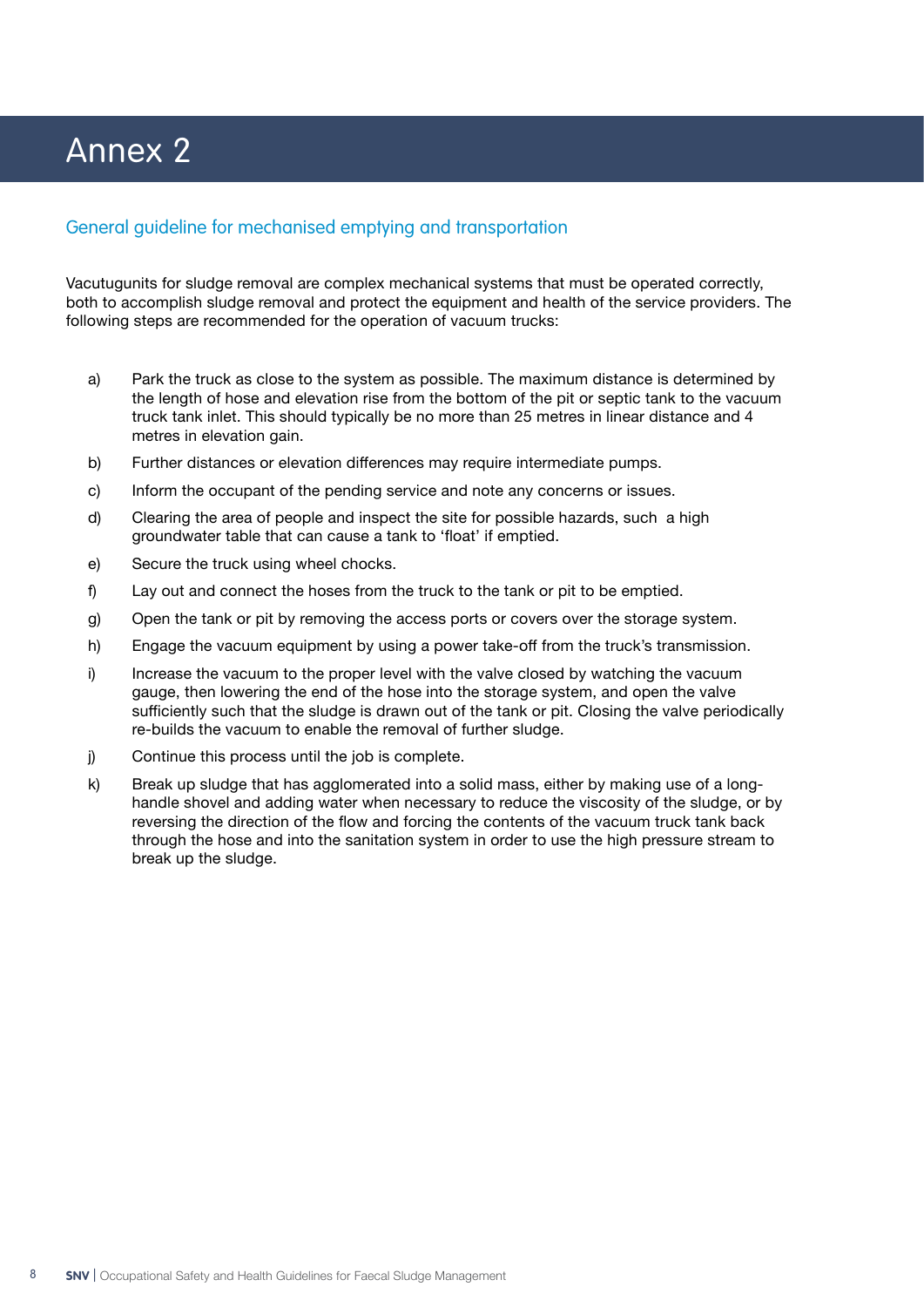### Annex 3

### Direction on OHS under the Bangladesh Labour Act 2006

#### **Mandatory use of personal safety equipment**

- (1) In an applicable case, an employer shall not engage any workers in work without providing and ensuring use of personal safety equipment, and in doing so, a record book shall be maintained as designated by the owner.
- (2) In spite of supply of personal safety equipment if those are not used by workers concerned, they are to be held liable thereof.
- (3) To ensure occupational health and safety for workers in the workplace, each worker shall be made aware of the risks of the work through trainings.